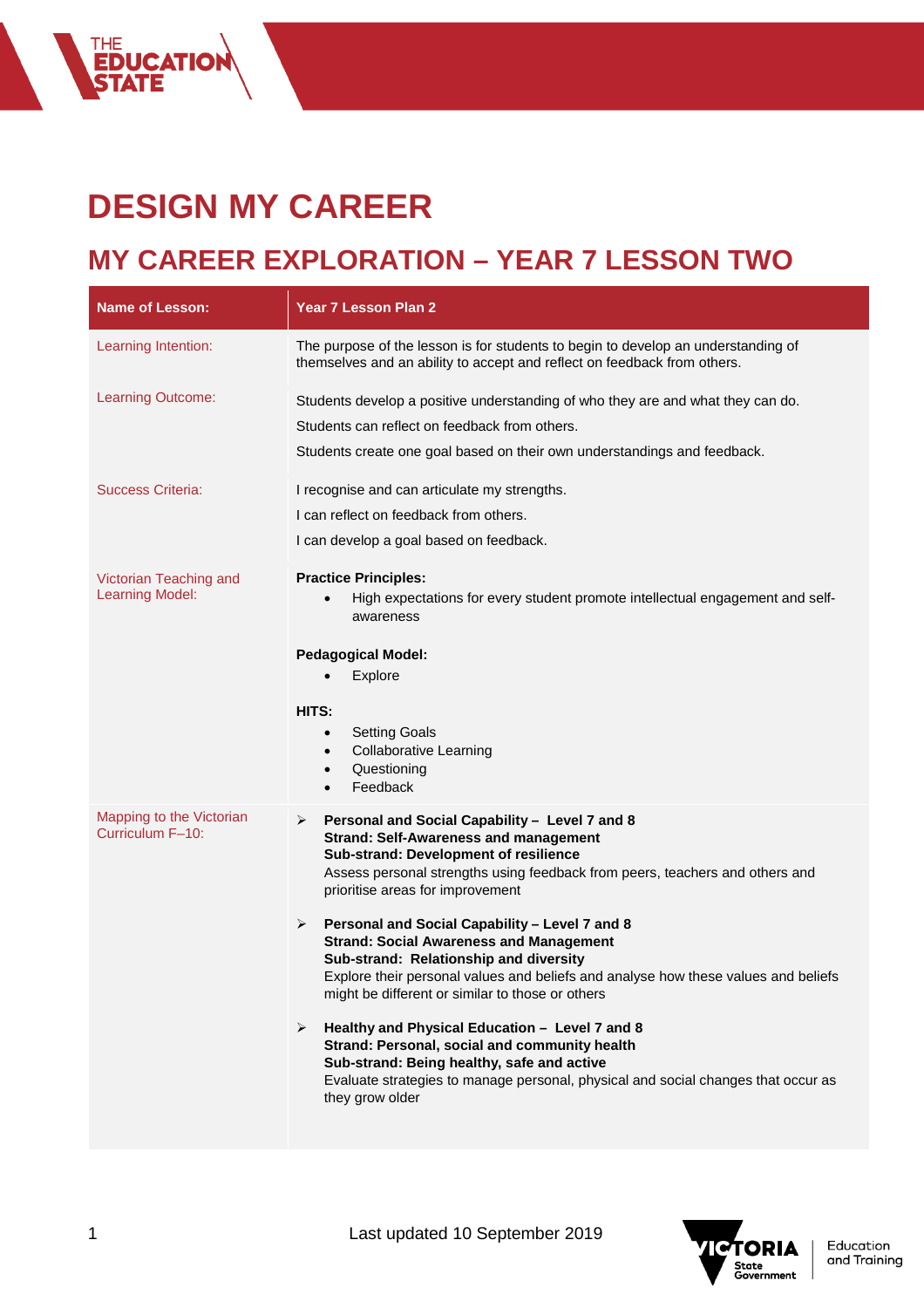|                                     | ≻<br>English - Level 7<br><b>Mode: Writing</b><br><b>Strand: Literacy</b><br><b>Sub-strand: Creating texts</b><br>Plan, draft and publish imaginative, informative and persuasive texts, selecting aspects<br>of subject matter and particular language, visual, and audio features to convey<br>information and ideas to a specific audience.                                                                                                                                                       |
|-------------------------------------|------------------------------------------------------------------------------------------------------------------------------------------------------------------------------------------------------------------------------------------------------------------------------------------------------------------------------------------------------------------------------------------------------------------------------------------------------------------------------------------------------|
| Assessment:                         | Formative assessment - In this lesson you should be assessing a student's ability to<br>reflect on experiences in their life and develop future goals based on feedback from peers.                                                                                                                                                                                                                                                                                                                  |
| Terminology for the lesson:         | Interests: Things people like or things people enjoy                                                                                                                                                                                                                                                                                                                                                                                                                                                 |
|                                     | Personal attributes: The things that make people unique, the characteristics that make up<br>people's personality e.g. funny, kind, motivated                                                                                                                                                                                                                                                                                                                                                        |
|                                     | Skill: An ability to perform a mental or physical activity which may be developed by training<br>or practice. A simplified version of this definition may be simply 'something you can do'.                                                                                                                                                                                                                                                                                                          |
|                                     | Strengths: Strengths can include things people:                                                                                                                                                                                                                                                                                                                                                                                                                                                      |
|                                     | like about themselves (personal attributes)<br>$\bullet$<br>are interested in (interests/hobbies)<br>$\bullet$<br>can do well (skills)<br>$\bullet$                                                                                                                                                                                                                                                                                                                                                  |
|                                     | Values: Values are the core beliefs that we consider very important to us in our personal<br>and working lives. They define what you believe is important to your happiness and<br>wellbeing. We may hold values such as loyalty, truthfulness, etc. A simplified definition<br>may be 'What is important to you'.                                                                                                                                                                                   |
|                                     | Beliefs: Beliefs are judgements about ourselves and the world around us.                                                                                                                                                                                                                                                                                                                                                                                                                             |
|                                     | Goals: A goal is when a person decides on something they want to achieve.                                                                                                                                                                                                                                                                                                                                                                                                                            |
|                                     | Goal Setting: Goal setting is when a person plans how they will achieve that goal.                                                                                                                                                                                                                                                                                                                                                                                                                   |
| Prior<br>Knowledge/concepts/skills: | Lesson 1 My Career Exploration                                                                                                                                                                                                                                                                                                                                                                                                                                                                       |
| Equipment/Resources<br>required:    | My Story Extension activity: Materials for creating a Poster<br>$\bullet$                                                                                                                                                                                                                                                                                                                                                                                                                            |
| <b>Lesson Duration:</b>             | 1 lesson period                                                                                                                                                                                                                                                                                                                                                                                                                                                                                      |
| <b>Lesson Description:</b>          | <b>Activity One</b>                                                                                                                                                                                                                                                                                                                                                                                                                                                                                  |
|                                     | Students will be using one of the interests or activities they identified about themselves in<br>the 'My Favourite Things' activity (Year 7 Lesson Plan 1) and thinking about a positive time<br>when they experienced this (it could be about an occasion at home or at school, a family<br>holiday or when their team won a game, etc).                                                                                                                                                            |
|                                     | Before they begin writing the story, ask students to plan with the following questions:<br>Who? Who were the other people in the situation?<br>a)<br>What? What happened? How does the story start? How does it end?<br>b)<br>When? When does the story happen? What time? Day or night?<br>C)<br>Where? Where does the story happen? At home? School?<br>d)<br>Why? Motives, values, reasons, purposes<br>e)<br>So what? Implications, results, meanings<br>f)<br>How? Means, methods, manner<br>q) |



THE<br>**EDUCATION**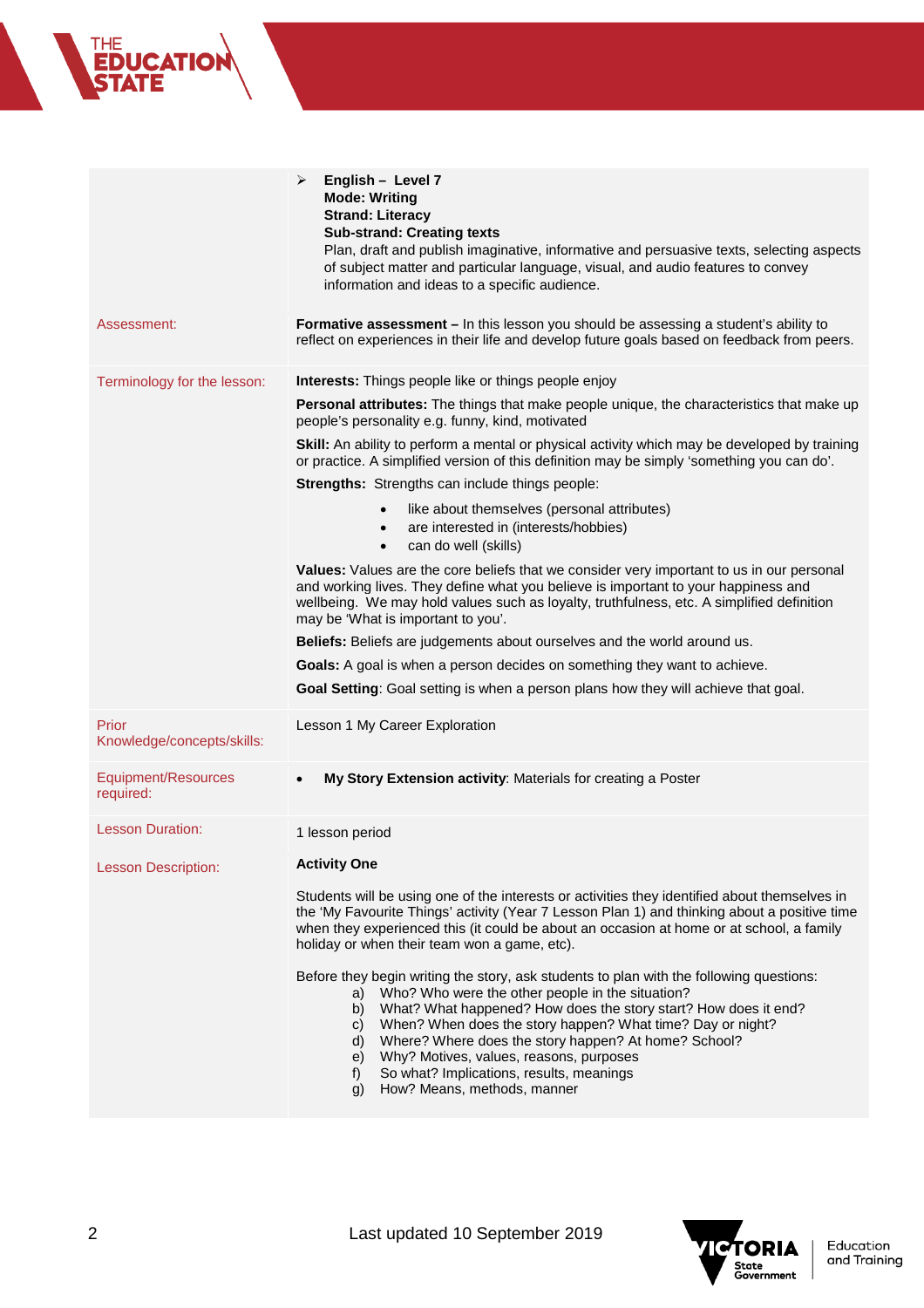## **Activity Two**

THE<br>**EDUCATION**<br>S**TATE** 

|                       | AGUVILY I WO                                                                                                                                                                                                                                                                                                                                                                                                                                                                                                                                                                                 |
|-----------------------|----------------------------------------------------------------------------------------------------------------------------------------------------------------------------------------------------------------------------------------------------------------------------------------------------------------------------------------------------------------------------------------------------------------------------------------------------------------------------------------------------------------------------------------------------------------------------------------------|
|                       | Once students complete their plan, they can then write their story. (Availability of time will<br>determine length of story. Does not have to be longer than one paragraph).                                                                                                                                                                                                                                                                                                                                                                                                                 |
|                       | Support students to reflect on their story with questions such as:<br>Why did you pick this story?<br>h)<br>What did you enjoy about this experience? (interests)<br>i)<br>What exactly did you like? (interests)<br>j)<br>k)<br>Did you learn anything new? (learning)<br>How did you learn? (learning)<br>$\vert$ )<br>m) What did you already know? (learning)<br>What were you able to do? How would you describe this? (skills)<br>n)<br>How would you describe yourself in this activity? (personal qualities)<br>O)<br>Why is this story important to you? (values and beliefs)<br>p) |
|                       | <b>Activity Three</b>                                                                                                                                                                                                                                                                                                                                                                                                                                                                                                                                                                        |
|                       | Ask students to write their reflections or create a collage about their story. Students work in<br>pairs and provide feedback to their partner on their story, identifying more observations<br>about themselves.                                                                                                                                                                                                                                                                                                                                                                            |
|                       | <b>Activity Four</b>                                                                                                                                                                                                                                                                                                                                                                                                                                                                                                                                                                         |
|                       | Based on all the information, ask students to identify something they could improve on and<br>how they believe they could improve, and to write it down with their story and reflections.                                                                                                                                                                                                                                                                                                                                                                                                    |
|                       | Prompt students to understand that they are setting a goal. If necessary, explain that<br>identification of an area of improvement is choosing a goal and explaining how they could<br>improve is the beginning of goal setting.                                                                                                                                                                                                                                                                                                                                                             |
| Differentiation:      | <b>Support</b>                                                                                                                                                                                                                                                                                                                                                                                                                                                                                                                                                                               |
|                       | For students who require additional support, this activity could be conducted one-on-one or<br>in small group.                                                                                                                                                                                                                                                                                                                                                                                                                                                                               |
|                       | <b>Extend</b>                                                                                                                                                                                                                                                                                                                                                                                                                                                                                                                                                                                |
|                       | For students who require extension, discuss the concept of strengths. What strengths do<br>they believe they had in their story? Ask students if they could apply the characteristics<br>discovered to other parts of their lives. Students could also explore the concept of short-<br>term and long-term goals.                                                                                                                                                                                                                                                                            |
| <b>Teacher Notes:</b> | When discussing the setting of goals assess students understanding of a goal and<br>introduce the idea of short and long-term goals.                                                                                                                                                                                                                                                                                                                                                                                                                                                         |
|                       | <b>Short and Long-term Goals</b>                                                                                                                                                                                                                                                                                                                                                                                                                                                                                                                                                             |
|                       | A short-term goal is something you want to do in the near future. The near future can mean<br>today, this week, this month or even this year. A short-term goal is something you want to<br>accomplish soon.                                                                                                                                                                                                                                                                                                                                                                                 |
|                       | A long-term goal is something you want to do further in the future. Long-term goals require<br>time and planning and usually take 12 months or more to achieve.                                                                                                                                                                                                                                                                                                                                                                                                                              |
|                       | A useful way to plan goals is using the SMART planning tool:                                                                                                                                                                                                                                                                                                                                                                                                                                                                                                                                 |
|                       | SMART stands for:                                                                                                                                                                                                                                                                                                                                                                                                                                                                                                                                                                            |
|                       | S = Specific: Make your goals targeted at something you really want to achieve                                                                                                                                                                                                                                                                                                                                                                                                                                                                                                               |
|                       | M = Measurable: Think about how you will know when have achieved your goal                                                                                                                                                                                                                                                                                                                                                                                                                                                                                                                   |

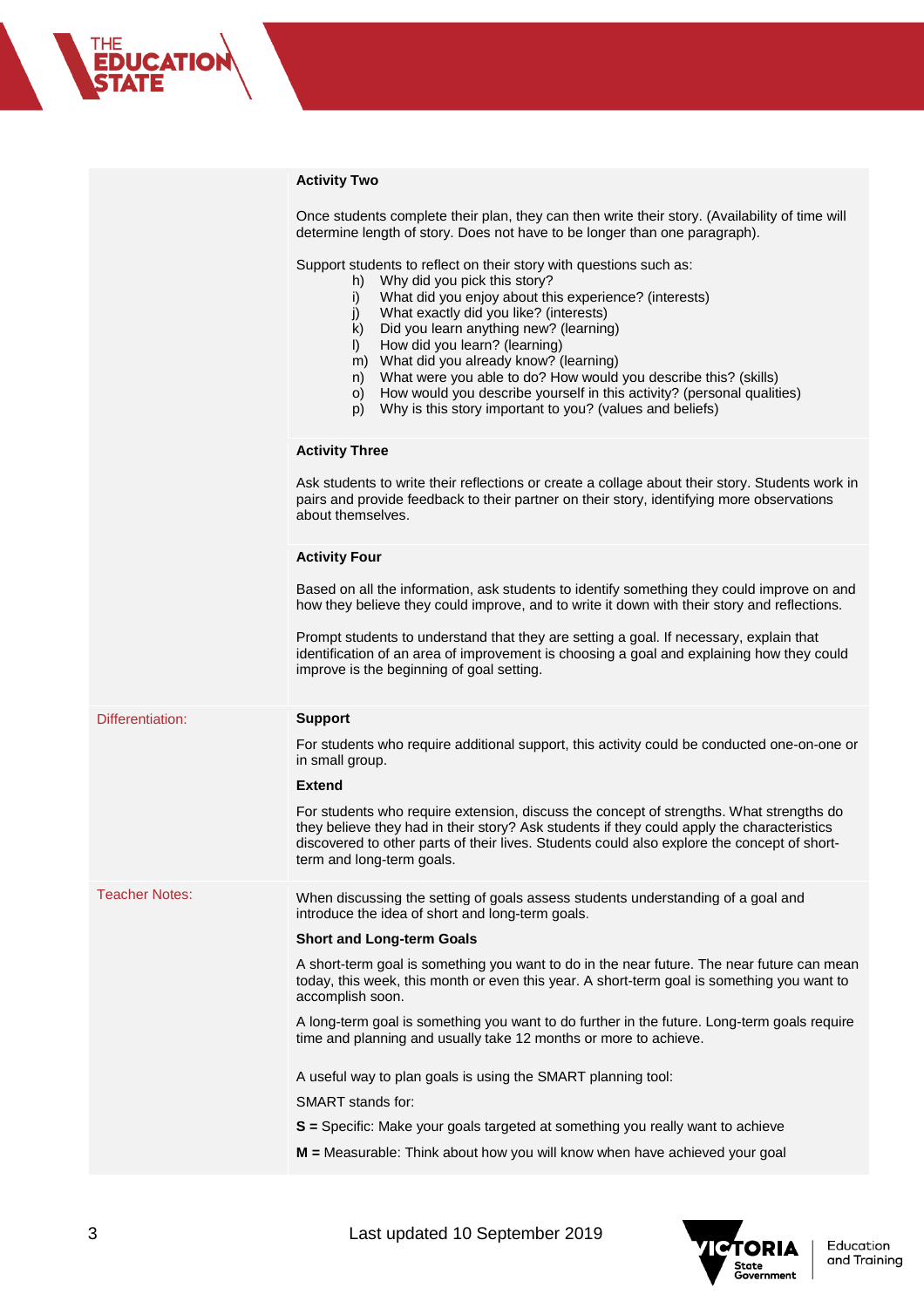## **A =** Assignable: Think about who might need to help you achieve your goal **R =** Realistic: Think about what things you might need to achieve your goal and all of the support and tools you need to complete it **T =** Time: Think about how long it might take you to achieve your goal. You can have milestones or mini goals along the way that you aim for, so you can take small steps towards achieving your bigger goal. Parent/Carer Participation: Students should be encouraged to discuss these activities with their parents or carers. Where students have completed a Poster as an Extension Activity of their story they can take it home for feedback from parent or career. Resources/links: The 'My Story' activity has been adapted and used with permission from "Hope Filled Engagement – new possibilities in life/career counselling" Gray Poehnell, Norman E.

Amundson (2011)

**CATIO** 

| <b>Alternative Lesson 1</b>                      | <b>Skills Role Play</b>                                                                                                                                                                                                                                                                                                                                                                                                                                                                                                                                                                                                                                              |
|--------------------------------------------------|----------------------------------------------------------------------------------------------------------------------------------------------------------------------------------------------------------------------------------------------------------------------------------------------------------------------------------------------------------------------------------------------------------------------------------------------------------------------------------------------------------------------------------------------------------------------------------------------------------------------------------------------------------------------|
| Learning Intention:                              | Students can identify the skills needed in their everyday lives and role play how they would<br>use those skills.                                                                                                                                                                                                                                                                                                                                                                                                                                                                                                                                                    |
| Victorian Teaching and<br><b>Learning Model:</b> | <b>Practice Principles:</b><br>High expectations for every student promote intellectual engagement and self-<br>awareness<br><b>Pedagogical Model:</b><br>Explore<br>HITS:<br><b>Setting Goals</b><br>$\bullet$<br><b>Collaborative Learning</b><br>$\bullet$<br>Questioning<br>$\bullet$<br>Feedback<br>$\bullet$                                                                                                                                                                                                                                                                                                                                                   |
| Mapping to the Victorian<br>Curriculum F-10:     | Drama - Level 7 and 8<br>➤<br><b>Strand: Drama Practices</b><br>Plan, structure and rehearse drama, exploring ways to communicate and refine dramatic<br>meaning.                                                                                                                                                                                                                                                                                                                                                                                                                                                                                                    |
| Assessment:                                      | Formative assessment - In this lesson you should be assessing a student's ability to<br>reflect on experiences in their life and develop future goals based on feedback from peers.                                                                                                                                                                                                                                                                                                                                                                                                                                                                                  |
| Terminology for the lesson:                      | Interests: Things people like or things people enjoy<br>Personal attributes: The things that make people unique, the characteristics that make up<br>people's personality e.g. funny, kind, motivated<br><b>Skill:</b> A skill is a task or action that someone can do.<br>Strengths: Strengths can include things people:<br>like about themselves (personal attributes)<br>$\bullet$<br>are interested in (interests/hobbies)<br>$\bullet$<br>can do well (skills)<br>$\bullet$<br>Values: Values are the core beliefs that we consider very important to us in our personal<br>and working lives. They define what you believe is important to your happiness and |